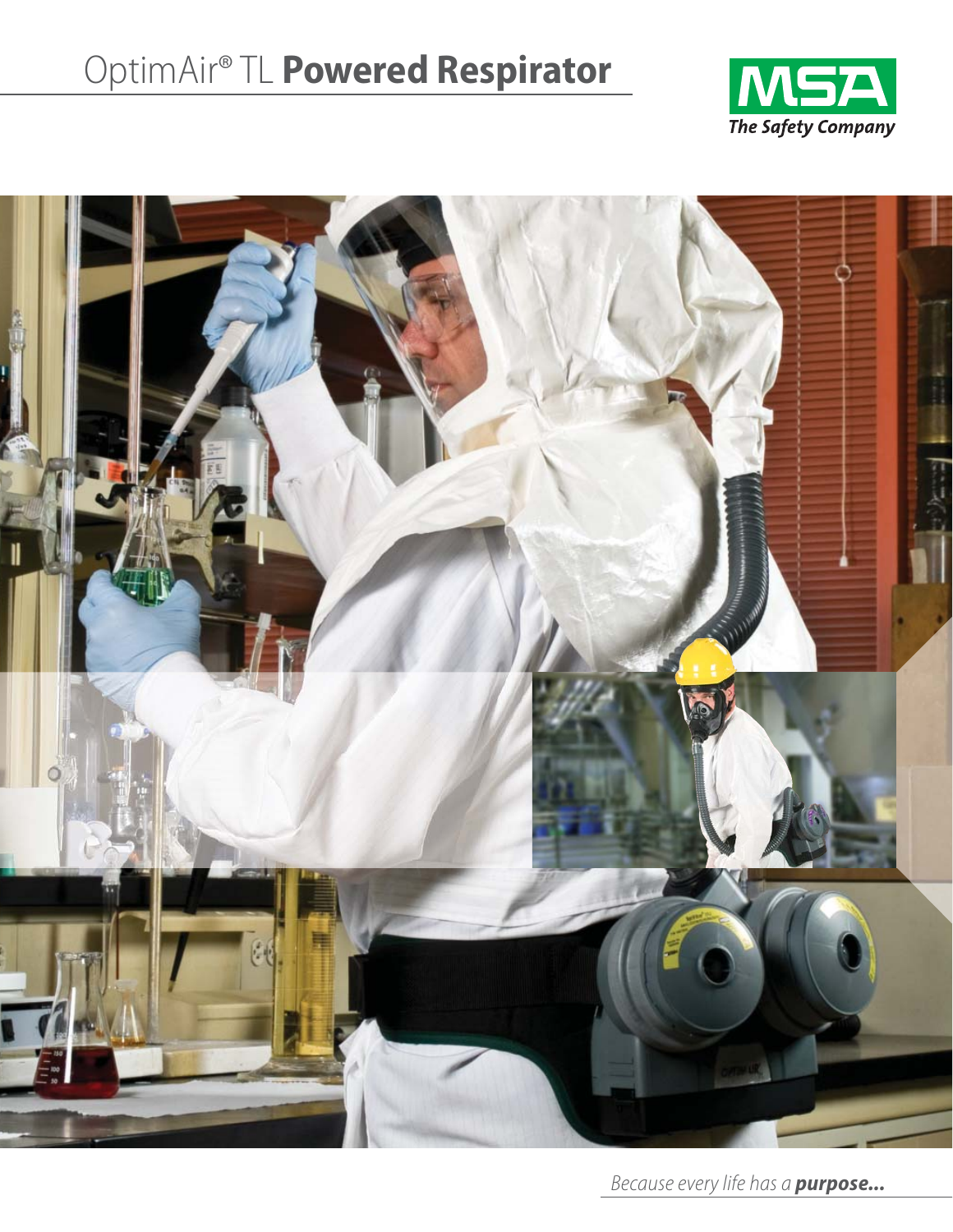NIOSH-approved powered air-purifying respirator (PAPR) for loose-fitting hoods, loose-fitting respirators, and tight-fitting facepieces protects against particulates, toxic gases and vapors, or a combination. "Smart" features set flow rates automatically through built-in sensors. Unit offers audible and visual alarms for added worker safety. Audible alarms travel up the breathing tube, which aids in the user receiving the alert.

## Smart Design Features

- Crushproof breathing tube
- Automatic setting of flow rates
- Distinct Audible and Visual alarms for low flow indication and low battery voltage
- Less bulk and better weight distribution improves worker efficiency and comfort
- Sealing gaskets on each cartridge
- Smart charger

## Cartridges & Accessory Options

- Cartridge service life for OV on MSA cartridge calculator
- HE (Hi-Efficiency)
- Acid gas/organic vapor plus HE
- Acid gas/ammonia/formaldehyde plus HE
- Decon waist belt with optional buckles
- Decon cover for blower and hose

MSA's **OptimAir TL PAPR** incorporates a sleek, low-profile design for user comfort never before offered in a PAPR. All components, including the motor blower, cartridges, and battery, are packaged in a single hip-hugging housing. Improved motor blower electronics allow for optimum air flow and filter resistance, while the compact and ergonomic battery pack affords lightweight comfort and fit. Flow control sensors are activated by insertion of the cartridges and breathing hose to the blower housing. The unit automatically adjusts for altitude via an internal pressure sensor.

Applications include pharmaceutical plants, HazMat cleanup, asbestos, mold and lead paint abatement, chemical processing, and Department of Energy facilities.

Superior design features permit fast, accurate change-out of cartridges, hoods and batteries. Slim, curved PAPR housing helps to minimize fatigue and permits work in tight confined areas. Standard OptimAir TL PAPR kit includes motor blower, smart charger, standard battery, hose and decon belt.

### **NIOSH-APPROVED**

A variety of hood materials, styles and configurations are **all** NIOSH-approved, including DuPont Tychem SL and QC with single and double bib. A choice of hose connection is also available. Unit has an APF of 1,000 (Assigned Protection Factor) for tight-fitting facepieces and hoods.

Tight-fitting facepiece approvals include the MSA Ultra-Elite®, Advantage® 3100 and Advantage 4100. Optivizor® (loose-fitting respirator) is also approved by NIOSH APF of 25.



Magnetized crushproof breathing tube sets proper blower air flow based on head covering used.





Tyvek® Hood Each cartridge comes with its own sealing gasket. Black color allows for easy inspection.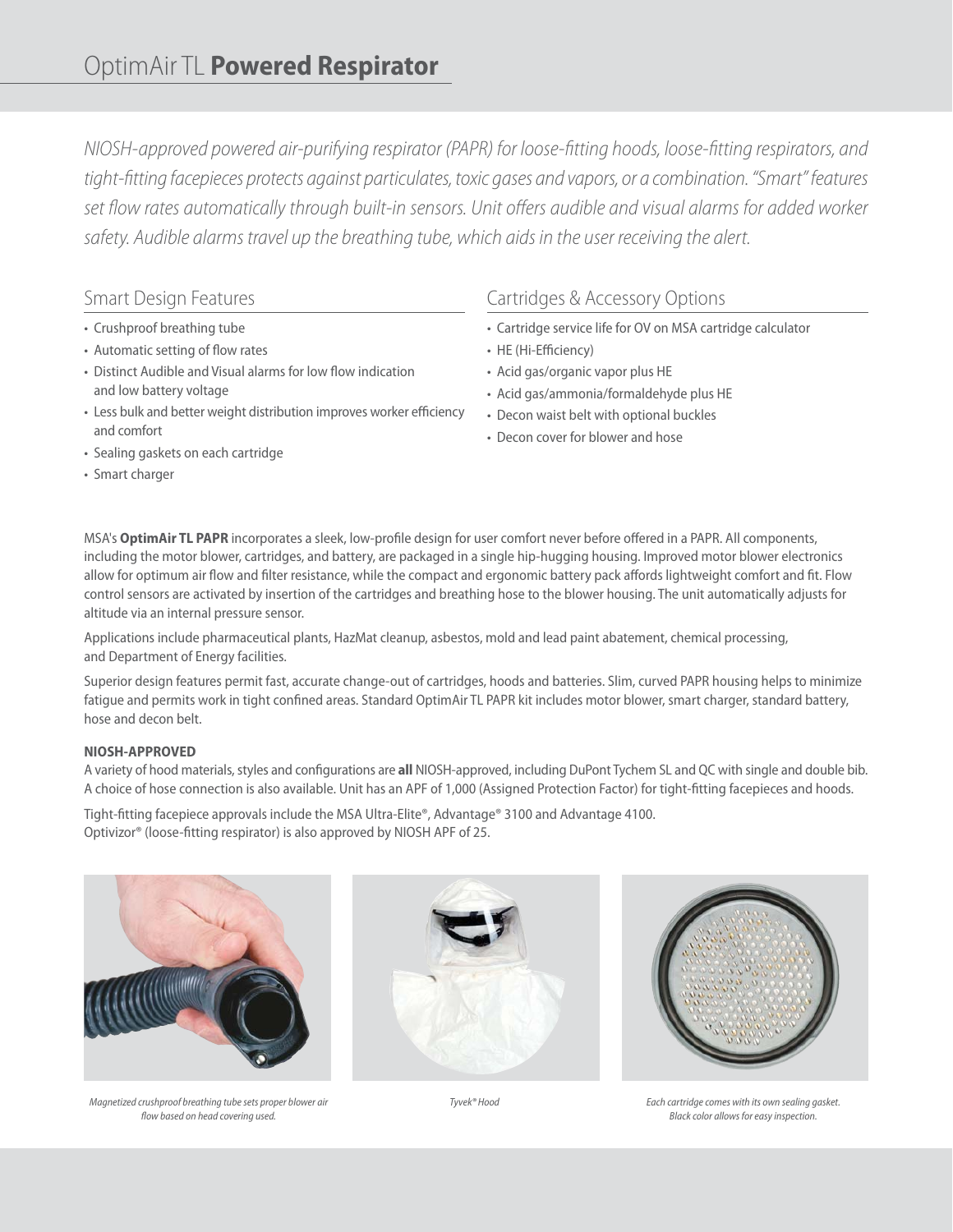

# OptimAir TL Powered Respirator



- **q** Audible and visible low-flow alarm.
- **w** Standard battery has a minimum run time of 4-hours regardless of cartridge being used.
- **e** Push-and-hold on/off switch eliminates accidental shutdown.
- $\bullet$  Audible and visible low-battery voltage alarm.
- $\bullet$  Combination cartridge switch adjusts for proper air-flow requirements.
- **y** Blower, battery, and cartridges share common platform with no external cables required.
- **u** Ergonomic housing design includes contoured blower housing and top-sided, angled breathing tube entry.



Comfort Belt Threaded hood



connection





Decon Cover Cover CoptimAir TL PAPR Kit Cartridges (cartridges not included)



3